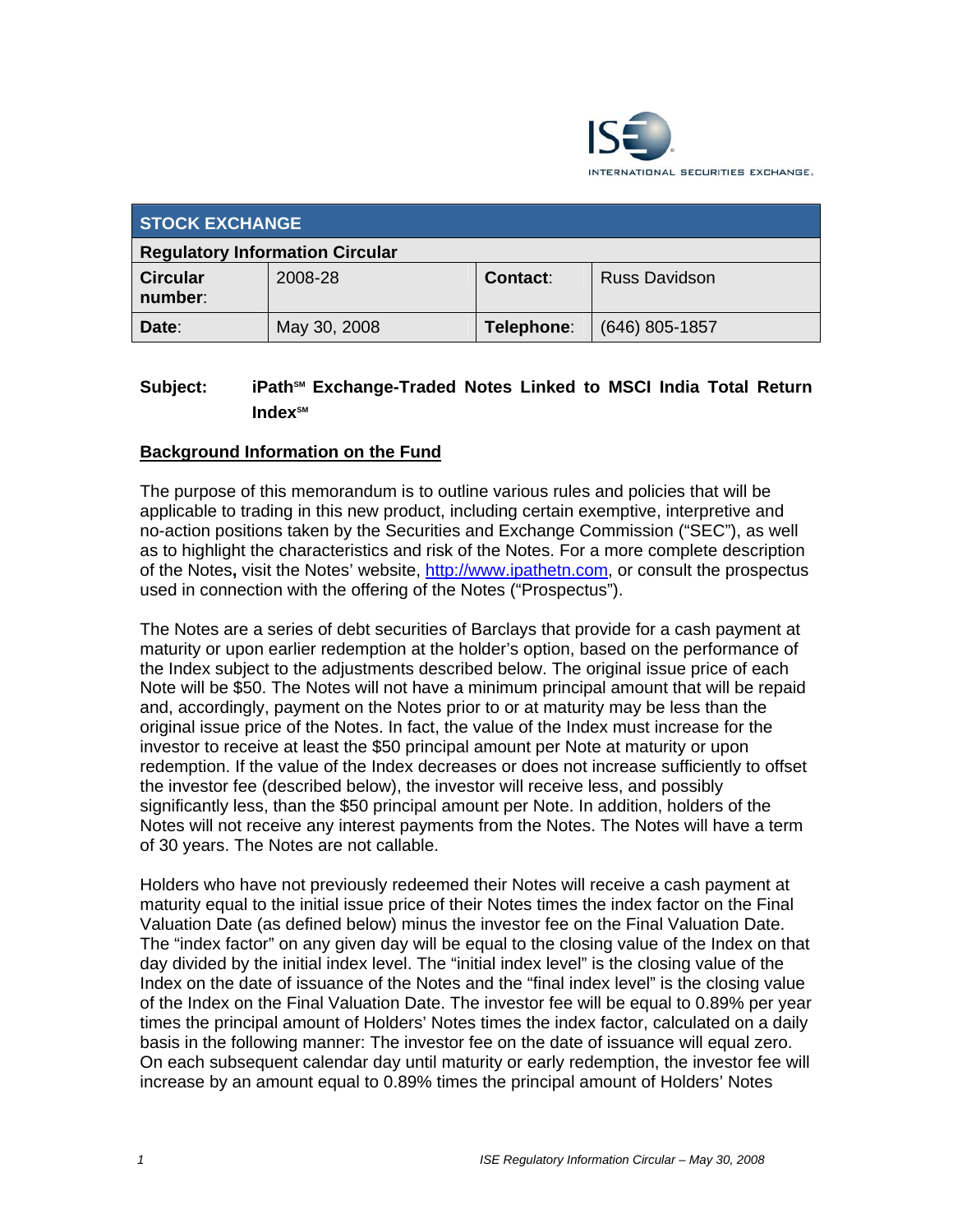times the index factor on that day (or, if such day is not a trading day,<sup>1</sup> the index factor on the immediately preceding trading day) divided by 365.

Prior to maturity, holders may, subject to certain restrictions, redeem their Notes on any Redemption Date (defined below) during the term of the Notes provided that they present at least 50,000 Notes for redemption. Holders may also act through a broker or other financial intermediary (such as a bank or other financial institution not required to register as a broker-dealer to engage in securities transactions) that is willing to bundle their Notes for redemption with other investors' Notes. Barclays may from time to time in its sole discretion reduce, in part or in whole, the minimum redemption amount of 50,000 Notes. Any such reduction will be applied on a consistent basis for all holders of Notes at the time the reduction becomes effective. If a holder chooses to redeem such holder's Notes, the holder will receive a cash payment on the applicable Redemption Date equal to the Weekly Redemption Value, which is the initial issue price of such holder's Notes times the index factor on the applicable Valuation Date minus the investor fee on the applicable Valuation Date, less the redemption charge. The "redemption charge" is a one-time charge imposed upon early redemption and is equal to 0.00125 times the Weekly Redemption Value. The investor fee and the redemption charge are the only fees holders will be charged in connection with their ownership of the Notes. A "Redemption Date" is the third business day following a Valuation Date (other than the Final Valuation Date (defined below)). A "Valuation Date" is each Thursday from the first Thursday after issuance of the Notes until the last Thursday before maturity of the Notes (the "Final Valuation Date") inclusive (or, if such date is not a trading day, the next succeeding trading day), unless the calculation agent determines that a market disruption event, as described below, occurs or is continuing on that day. $2$  In that event, the Valuation Date for the maturity date or corresponding Redemption Date, as the case may be, will be the first following trading day on which the calculation agent determines that a market disruption event does not occur and is not continuing. In no event, however, will a Valuation Date be postponed by more than five trading days.

Any of the following will be a market disruption event: (i) a suspension, absence or material limitation of trading in a material number of Index Components, as determined by the calculation agent in its sole discretion, (ii) a suspension, absence or material limitation of trading in option or futures contracts relating to the Index or a material number of Index Components in the primary market for those contracts for more than two hours of trading or during the one-half hour before the close of trading in the relevant market, as determined by the calculation agent in its sole discretion, (iii) the Index is not published or (iv) any other event, if the calculation agent determines in its sole discretion that such event materially interferes with the ability of Barclays or any of its affiliates to unwind all or a material portion of certain hedges with respect to the Notes that Barclays or any of its affiliates have effected or may effect.

If a Valuation Date is postponed by five trading days, that fifth day will nevertheless be the date on which the value of the Index will be determined by the calculation agent. In

 $\overline{a}$ 

 $1$  A trading day is a day on which (i) the value of the Index is published by MSCI, (ii) trading is generally conducted on the New York Stock Exchange and (iii) trading is generally conducted on the NSE, as determined by the calculation agent in its sole discretion.

<sup>2</sup> Barclays will serve as the initial calculation agent.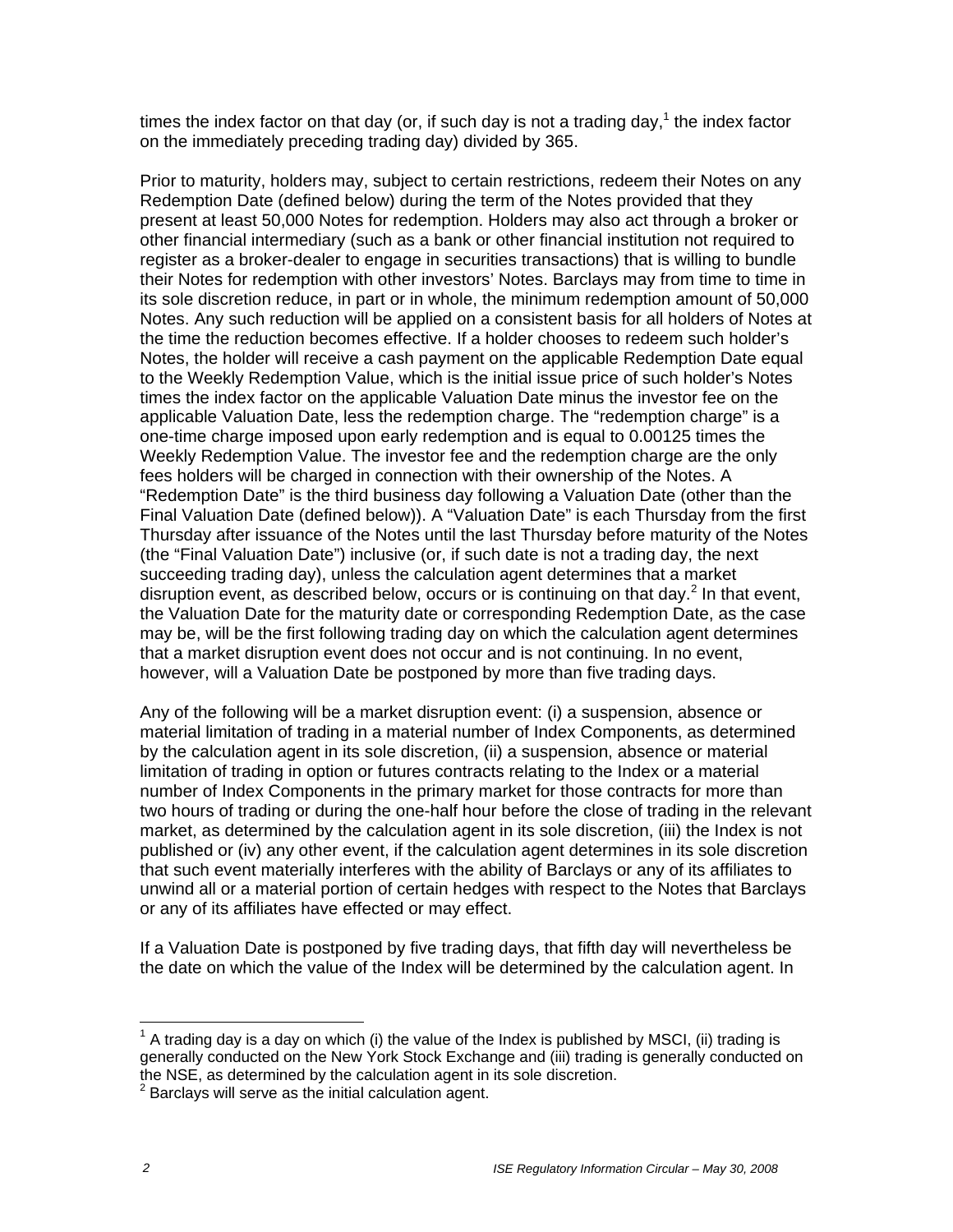such an event, the calculation agent will make a good faith estimate in its sole discretion of the value of the Index.

To redeem their Notes, holders must instruct their broker or other person through whom they hold their Notes to take the following steps: (i) deliver a notice of redemption to Barclays via email by no later than 11:00 a.m. Eastern Time ("ET") on the business day prior to the applicable Valuation Date; if Barclays receives such notice by the time specified, it will respond by sending the holder a form of confirmation of redemption, (ii) deliver the signed confirmation of redemption to Barclays via facsimile in the specified form by 4:00 p.m. ET on the same day; Barclays or its affiliate must acknowledge receipt in order for the confirmation to be effective, (iii) instruct holder's Depository Trust Company ("DTC") custodian to book a delivery vs. payment trade with respect to holder's Notes on the Valuation Date at a price equal to the applicable Weekly Redemption Value, facing Barclays Capital DTC 5101 and (iv) cause holder's DTC custodian to deliver the trade as booked for settlement via DTC at or prior to 10:00 a.m. ET on the applicable Redemption Date (the third business day following the Valuation Date).

If holders elect to redeem their Notes, Barclays may request that Barclays Capital Inc. (a broker-dealer) purchase the Notes for the cash amount that would otherwise have been payable by Barclays upon redemption. In this case, Barclays will remain obligated to redeem the Notes if Barclays Capital Inc. fails to purchase the Notes. Any Notes purchased by Barclays Capital Inc. may remain outstanding.

If an event of default occurs and the maturity of the Notes is accelerated, Barclays will pay the default amount in respect of the principal of the Notes at maturity. The default amount for the Notes on any day will be an amount, determined by the calculation agent in its sole discretion, equal to the cost of having a qualified financial institution, of the kind and selected as described below, expressly assume all Barclays' payment and other obligations with respect to the Notes as of that day and as if no default or acceleration had occurred, or to undertake other obligations providing substantially equivalent economic value to the holders of the Notes with respect to the Notes. That cost would equal: (i) the lowest amount that a qualified financial institution would charge to effect this assumption or undertaking, plus (ii) the reasonable expenses, including reasonable attorney's fees, incurred by the holders of the Notes in preparing any documentation necessary for this assumption or undertaking.

During the default quotation period for the Notes (described below), the holders of the Notes and/or Barclays may request a qualified financial institution to provide a quotation of the amount it would charge to effect this assumption or undertaking. If either party obtains a quotation, it must notify the other party in writing of the quotation. The amount referred to in item (i) above will equal the lowest, or, if there is only one, the only, quotation obtained, and as to which notice is so given, during the default quotation period. With respect to any quotation, however, the party not obtaining the quotation may object on reasonable and significant grounds, to the assumption or undertaking by the qualified financial institution providing the quotation and notify the other party in writing of those grounds within two business days after the last day of the default quotation period, in which case that quotation will be disregarded in determining the default amount. The default quotation period is the period beginning on the day the default amount first becomes due and ending on the third business day after that day, unless: (i) no quotation of the kind referred to above is obtained or (ii) every quotation of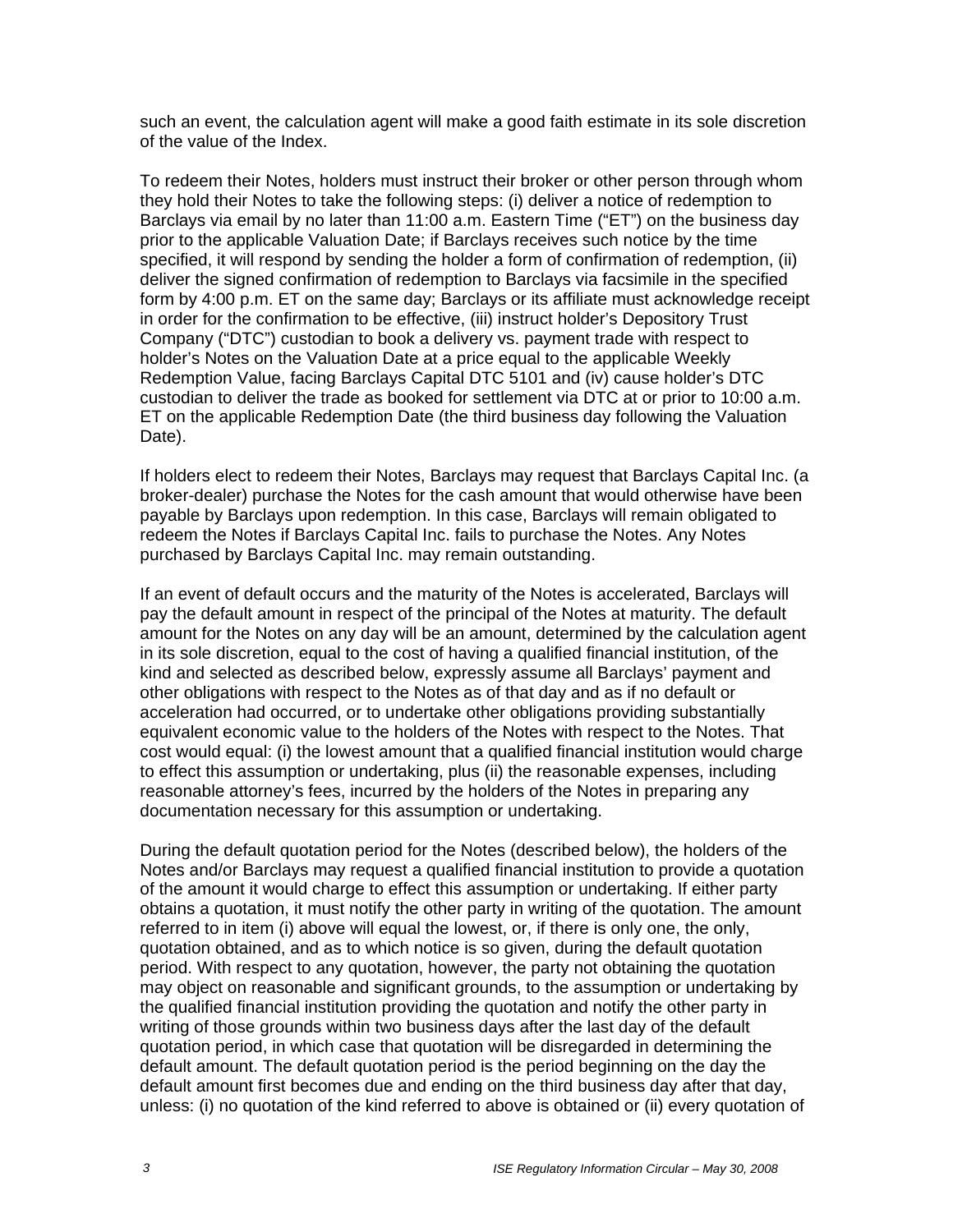that kind obtained is objected to within five business days after the due date as described above. If either of these two events occurs, the default quotation period will continue until the third business day after the first business day on which prompt notice of a quotation is given as described above. If that quotation is objected to as described above within five business days after that first business day, however, the default quotation period will continue as described in the prior sentence and this sentence. In any event, if the default quotation period and the subsequent two business day objection period have not ended before the Final Valuation Date, then the default amount will equal the principal amount of the Notes.

#### **Indicative Value**

An intraday "indicative value" meant to approximate the intrinsic economic value of the Notes, updated to reflect changes in currency exchange rates, will be calculated and published by a third party service provider via the facilities of the Consolidated Tape Association at least every fifteen seconds throughout the Exchange's Core Trading Session on each day on which the Notes are traded on the NYSE. Additionally, Barclays or an affiliate expect to calculate and publish the closing indicative value of the Notes on each trading day at www.ipathetn.com. The last sale price of the Notes will also be disseminated over the consolidated tape, subject to a 20- minute delay. In connection with the Notes, Barclays uses the term "indicative value" to refer to the value at a given time determined based on the following equation:

Indicative Value = Principal Amount per Security X (Current Index Level/Initial Index Level) – Current Investor Fee

Where:

Principal Amount per Security = \$50,

Current Index Level = The most recent level of the Index published by MSCI,

Initial Index Level = The level of the Index on the Date of Issuance and

Current Investor Fee = The most recent daily calculation of the holder's investor fee with respect to the holder's securities, determined as described above (which, during any trading day, will be the investor fee determined on the preceding calendar day).

The Indicative Value will not reflect changes in the prices of securities included in the Index resulting from trading on other markets after the close of trading on the NSE.

## **Description of the Index**

The Index is a free float-adjusted market capitalization index that is designed to measure the market performance, including price performance and income from dividend payments, of Indian equity securities. The Index is currently comprised of the top 68 companies by market capitalization (the "Index Components") listed on the National Stock Exchange of India (the "NSE"). The number of securities included in the Index will vary over time as, in all of its country indexes, MSCI targets an 85% free float-adjusted market representation level within each industry group. The Index is calculated by Morgan Stanley Capital International Inc. ("MSCI") and is denominated in U.S. dollars.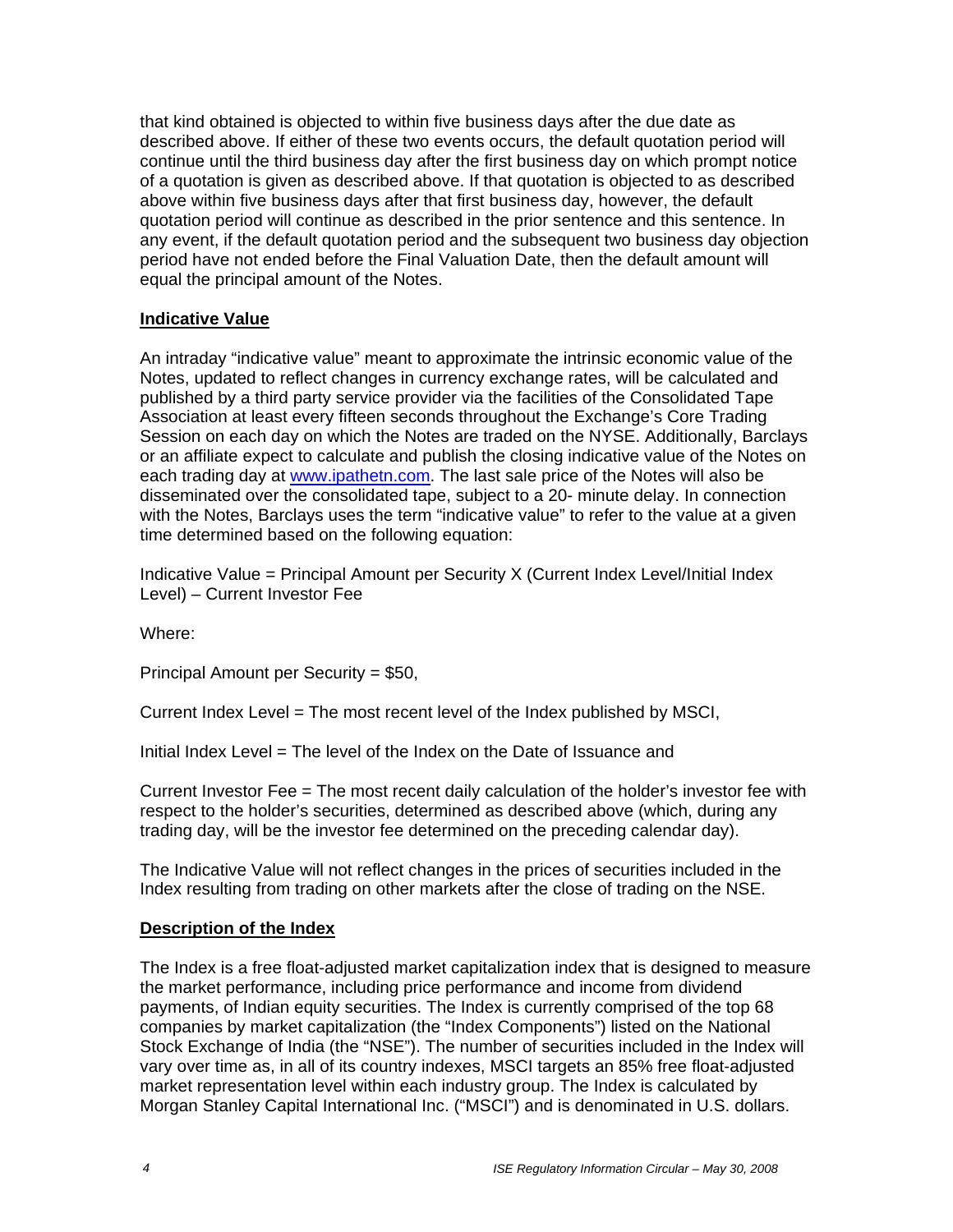Securities eligible for inclusion in the Index include equity securities issued by companies incorporated in India. The shares of those companies are mainly traded on the NSE. However, in cases where such prices are not available due to the delisting from the NSE, official closing prices from the Bombay Stock Exchange (the "BSE") may be used. The NSE was established at the behest of the Government of India in November 1992, and the capital markets segment commenced operations in November 1994. As of the end of October 2006, there were approximately 1016 companies listed on the NSE. Trades executed on the NSE are cleared and settled by a clearing corporation, the National Securities Clearing Corporation Limited, which acts as a counterparty and guarantees settlement.

The weighting of a company in the Index is intended to be a reflection of the current importance of that company in the market as a whole. Stocks are selected and weighted according to the same consistent methodology that is applied to all MSCI Indexes, as described below. The reason for a company being heavily weighted reflects the fact that it has a relatively larger market capitalization than other, smaller Index Components. The Index Components are frequently reviewed to ensure that the Index continues to reflect the state and structure of the underlying market it measures. The composition of the Index is reviewed quarterly every January, April, July and October.

The NSE opens at 9:55 a.m. Mumbai time (12:25 a.m. ET, 5:25 a.m. London time) and closes at 3:30 p.m. Mumbai time (6:00 a.m. ET, 11:00 a.m. London time). All of the securities included in the Index generally trade during these hours. The Index is calculated and is updated continuously until the market closes and is published as end of day values in U.S. dollars using the exchange rate published by WM Reuters at 4:00 p.m. on the previous day. The Index is reported by Bloomberg, L.P. under the ticker symbol "NDEUSIA."

## **Risk Factors Related to Investing in the Notes**

The Notes are unsecured promises of Barclays Bank PLC and are not secured debt. The Notes are riskier than ordinary unsecured debt securities. As stated in the Prospectus, an investment in the Notes includes the following risks

- Even if the value of the Index at maturity or upon redemption exceeds the initial Index level, Noteholders may receive less than the principal amount of their Notes.
- Noteholders will not benefit from any increase in the value of the Index if such increase is not reflected in the value of the Index on the applicable valuation date.
- There are restrictions on the minimum number of Notes a Noteholder may redeem and on the dates on which a Noteholder may redeem them.
- The market value of the Notes may be influenced by many unpredictable factors, including volatile stock prices.
- Historical values of the Index or any Index component should not be taken as an indication of the future performance of the Index during the term of the Notes.
- Investing in a security linked to an index based on emerging market stocks bears potential risks.
- The Notes are subject to foreign exchange risk.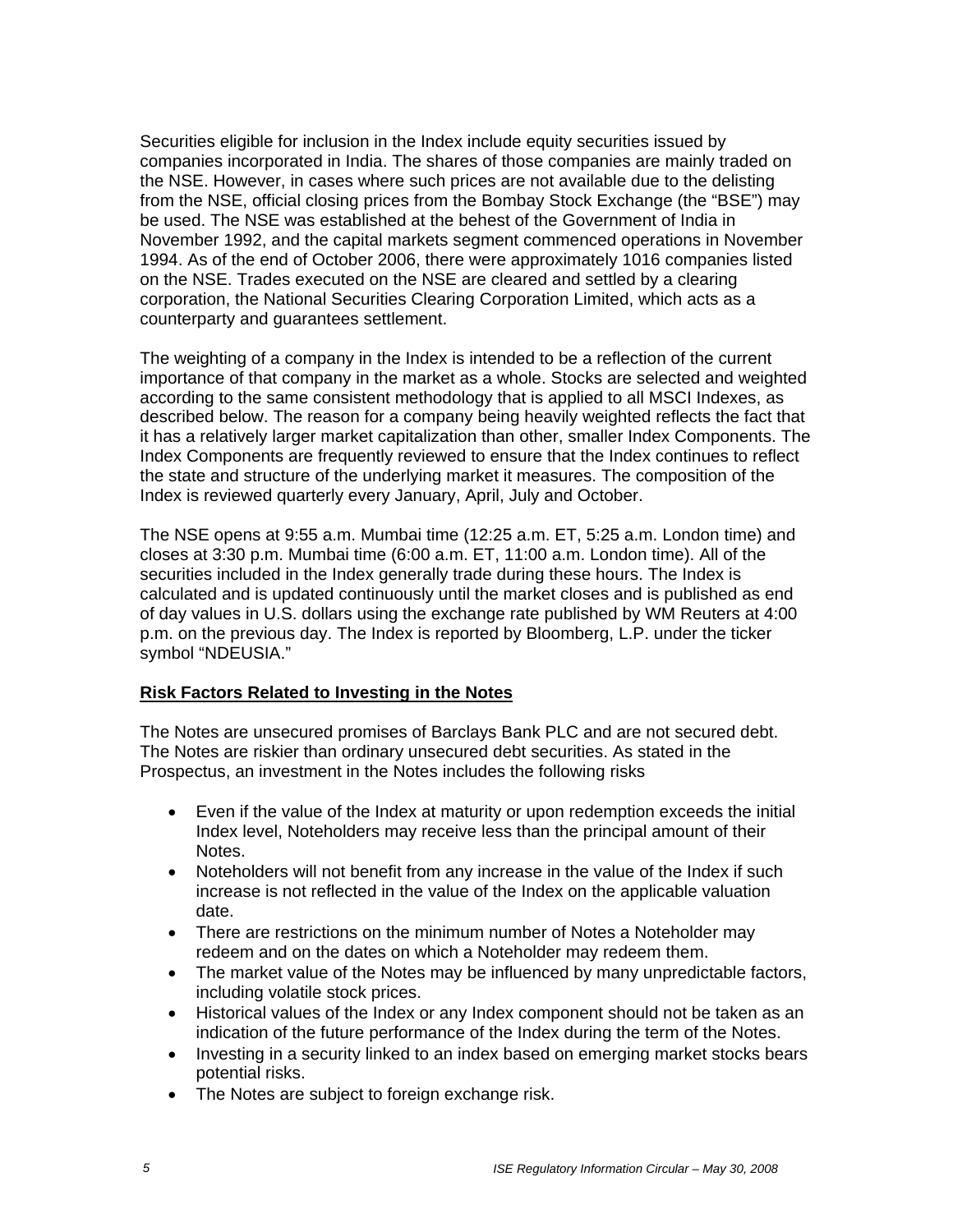- The liquidity, trading value and amounts payable under the Notes could be affected by the actions of the U.S. and Indian governments.
- Even though the U.S. dollar and the Indian rupee are traded around-the-clock, the Notes will trade only during regular trading hours in the United States.
- Foreign exchange rate information may not be readily available.
- Changes in Barclays' credit ratings may affect the market value of the Notes.
- Noteholders will not receive interest payments on the Notes or have rights in the exchange traded futures contracts constituting the Index components.
- There may not be an active trading market in the Notes; sales in the secondary market may result in significant losses.
- Trading and other transactions by Barclays Bank PLC or its affiliates in instruments linked to the Index or Index components may impair the market value of the Notes.
- The liquidity of the market for the Notes may vary materially over time.
- Barclays' business activities may create conflicts of interest.
- Barclays Bank PLC and its affiliates have no affiliation with MSCI and are not responsible for its public disclosure of information, which may change over time.
- The policies of MSCI and changes that affect the composition and valuation of the Index or the index components could affect the amount payable on the Notes and their market value.
- The rights of Barclays Bank PLC to use the Index are subject to the terms of a license agreement.
- There are potential conflicts of interest between the Noteholders and the calculation agent.
- If a market disruption event has occurred or exists on a valuation date, the calculation agent can postpone the determination of the value of the Index or the maturity date or a redemption date.
- Concentration risks associated with the index may adversely affect the market price of the securities.

## **Exchange Rules Applicable to Trading in the ETN**

Trading in the Shares on ISE is subject to ISE equity trading rules.

#### **Trading Hours**

The Notes will trade on ISE between 9:00 a.m. and 4:00 p.m. ET.

Equity EAMs trading the Notes during the Pre-Market Session are exposed to the risk of the lack of the calculation or dissemination of underlying index value or intraday indicative value ("IIV"). For certain derivative securities products, an updated underlying index value or IIV may not be calculated or publicly disseminated in the Pre-Market hours. Since the underlying index value and IIV are not calculated or widely disseminated during Pre-Market hours, an investor who is unable to calculate implied values for certain derivative securities products during Pre-Market hours may be at a disadvantage to market professionals.

## **Trading Halts**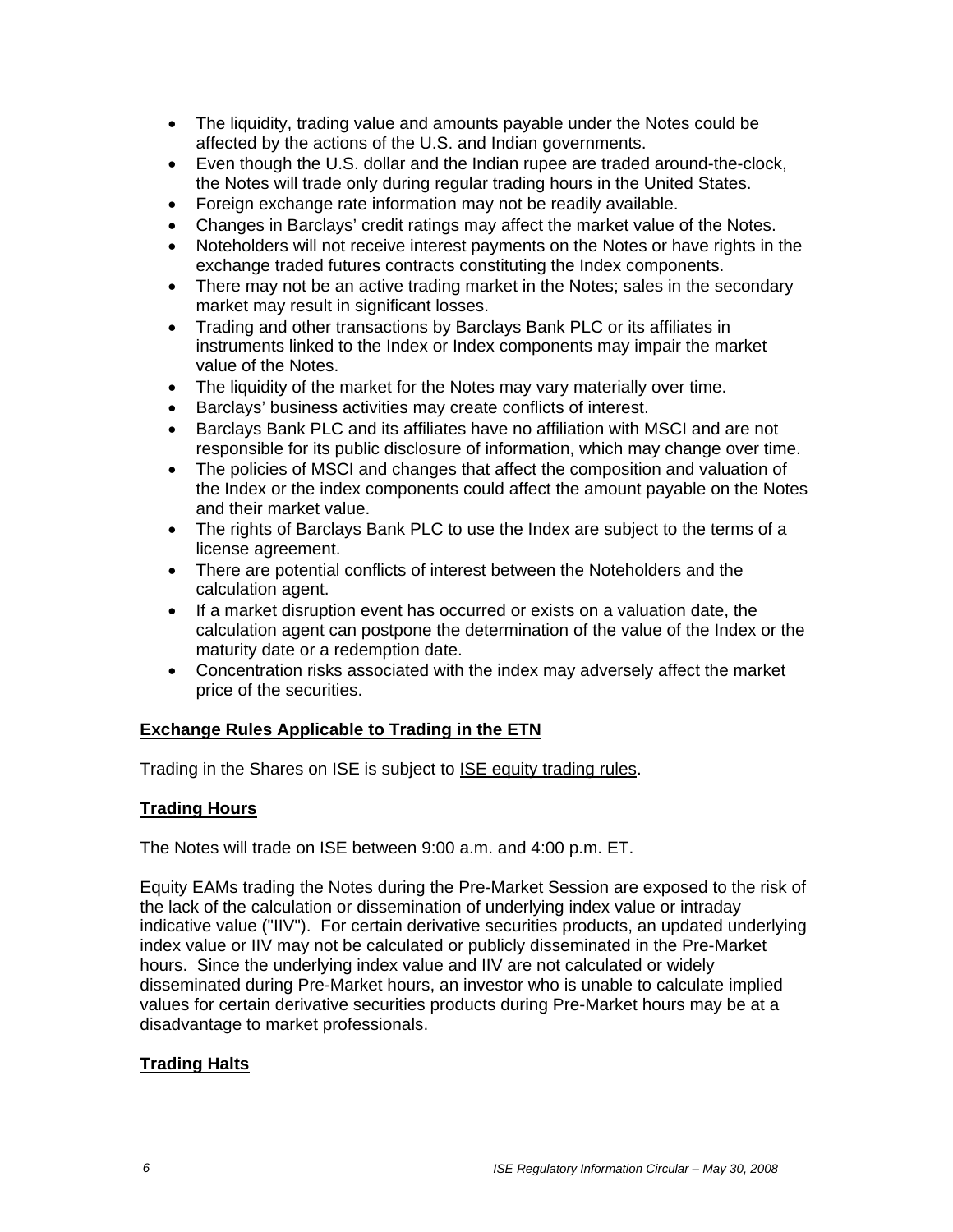ISE will halt trading in the Notes of a Trust in accordance with ISE Rule 2101(a)(2)(iii). The grounds for a halt under this Rule include a halt by the primary market because it stops trading the Notes and/or a halt because dissemination of the IIV or applicable currency spot price has ceased, or a halt for other regulatory reasons. In addition, ISE will stop trading the Notes of a Trust if the primary market de-lists the Notes.

#### **Prospectus Delivery**

ETP Holders are advised to consult the section entitled "Plan of Distribution," in the Prospectus, with respect to the prospectus-delivery requirements relating to the Notes.

## **No-Action Relief Under Federal Securities Regulations**

The SEC has issued no-action relief from certain provisions of and rules under the Securities Exchange Act of 1934, as amended (the "Exchange Act"), regarding trading in other Barclays iPath securities with structures similar to that of the Notes. See letter dated July 27, 2006, from James A. Brigagliano, Acting Associate Director, Office of Trading Practices and Processing, Division of Market Regulation, to George H. White (the "Letter"). As what follows is only a summary of the relief outlined in the Letter, the Exchange also advises interested members to consult the Letter, for more complete information regarding the matters covered therein.

#### **Regulation M Exemptions**

Generally, Rules 101 and 102 of Regulation M is an anti-manipulation regulation that, subject to certain exemptions, prohibits a "distribution participant" and the issuer or selling security holder, in connection with a distribution of securities, from bidding for, purchasing, or attempting to induce any person to bid for or purchase, any security which is the subject of a distribution until after the applicable restricted period, except as specifically permitted in Regulation M. The provisions of the Rules apply to underwriters, prospective underwriters, brokers, dealers, and other persons who have agreed to participate or are participating in a distribution of securities, and affiliated purchasers of such persons.

The Letter states that the SEC Division of Market Regulation will not recommend enforcement action under Rule 101 of Regulation M against persons who may be deemed to be participating in a distribution of the notes to bid for or purchase the notes during their participation in such distribution.

Rule 102 of Regulation M prohibits issuers, selling security holders, or any affiliated purchaser of such person from bidding for, purchasing, or attempting to induce any person to bid for or purchase a covered security during the applicable restricted period in connection with a distribution of securities effected by or on behalf of an issuer or selling security holder. Rule 100 of Regulation M defines "distribution" to mean any offering of securities that is distinguished from ordinary trading transactions by the magnitude of the offering and the presence of special selling efforts and selling methods.

The Letter states that the SEC Division of Market Regulation will not recommend enforcement action under Rule 102 of Regulation M against Barclays and its affiliated purchasers who bid for or purchase or redeem notes during the continuous offering of the notes.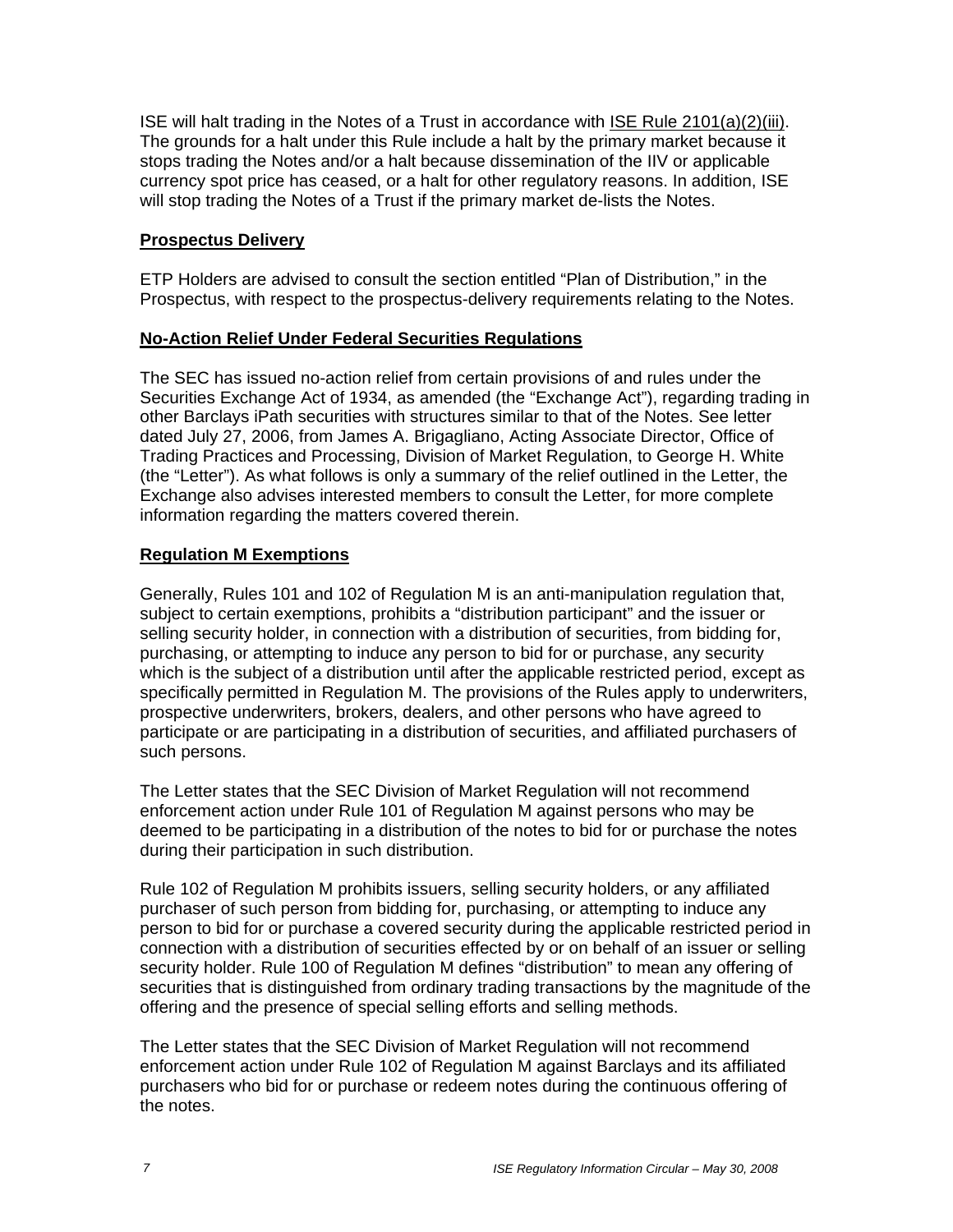## **Section 11(d)(1) of the Exchange Act; Exchange Act Rule 11d1-2**

Section 11(d)(1) of the Exchange Act generally prohibits a person who is both a broker and a dealer from effecting any transaction in which the broker-dealer extends credit to a customer on any security which was part of a new issue in the distribution of which he or she participated as a member of a selling syndicate or group within thirty days prior to such transaction.

The Letter states that the SEC Division of Market Regulation will not recommend enforcement action under Section 11(d)(1) of the Exchange Act against broker-dealers who treat the notes, for purposes of Rule 11d1-2, as "securities issued by a registered . . . open-end investment company as defined in the Investment Company Act" and thereby, extend credit or maintain or arrange for the extension or maintenance of credit on the notes that have been owned by the persons to whom credit is provided for more than 30 days, in reliance on the exemption contained in the rule.

**This Regulatory Information Circular is not a statutory prospectus. ISE Equity EAMs should consult the prospectus for a Trust and the Trusts' website at www.ipathetn.com for relevant information.**